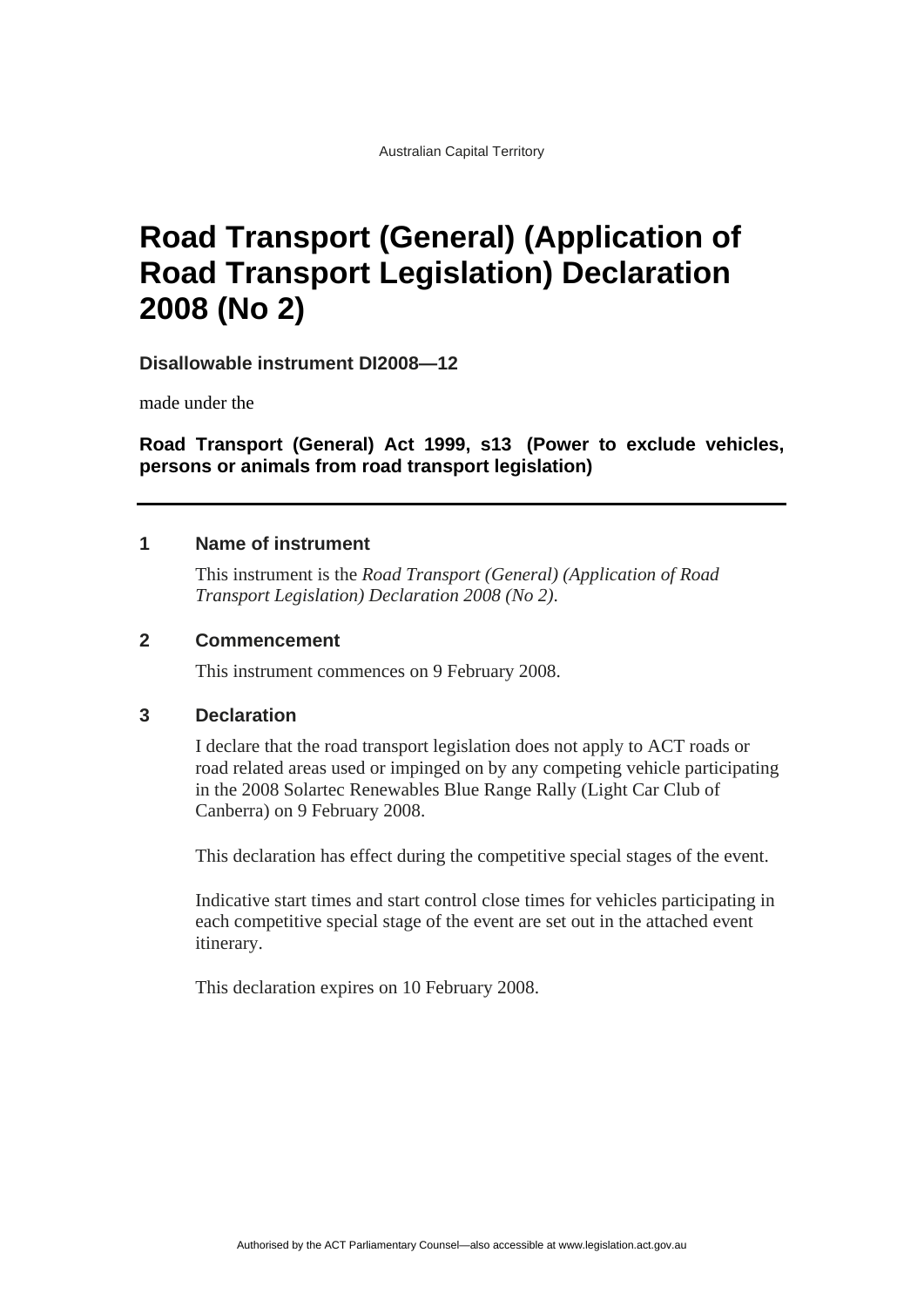For this declaration, the following definitions apply:

### **Competing vehicle means:**

Any vehicle used for participating in a special stage of the event.

#### **Event means:**

The 2008 Solartec Renewables Blue Range Rally (Light Car Club of Canberra) on 9 February 2008.

#### **Special stage means:**

The period from the time when an event official declares a special stage active for the sponsors day, testing sessions, media day and rally competition until the time when an event official declares course control for that special stage closed.

The special stages are shown on the attached maps:

- Special Stage  $1 -$  East West l;
- Special Stage 2 Sherwood l;
- Special Stage 3 East West 2;
- Special Stage 4 Sherwood 2;
- Special Stage 5 East West 3;
- Special Stage 6 Sherwood 3;

John Hargreaves Minister for Territory & Municipal Services 6 February 2008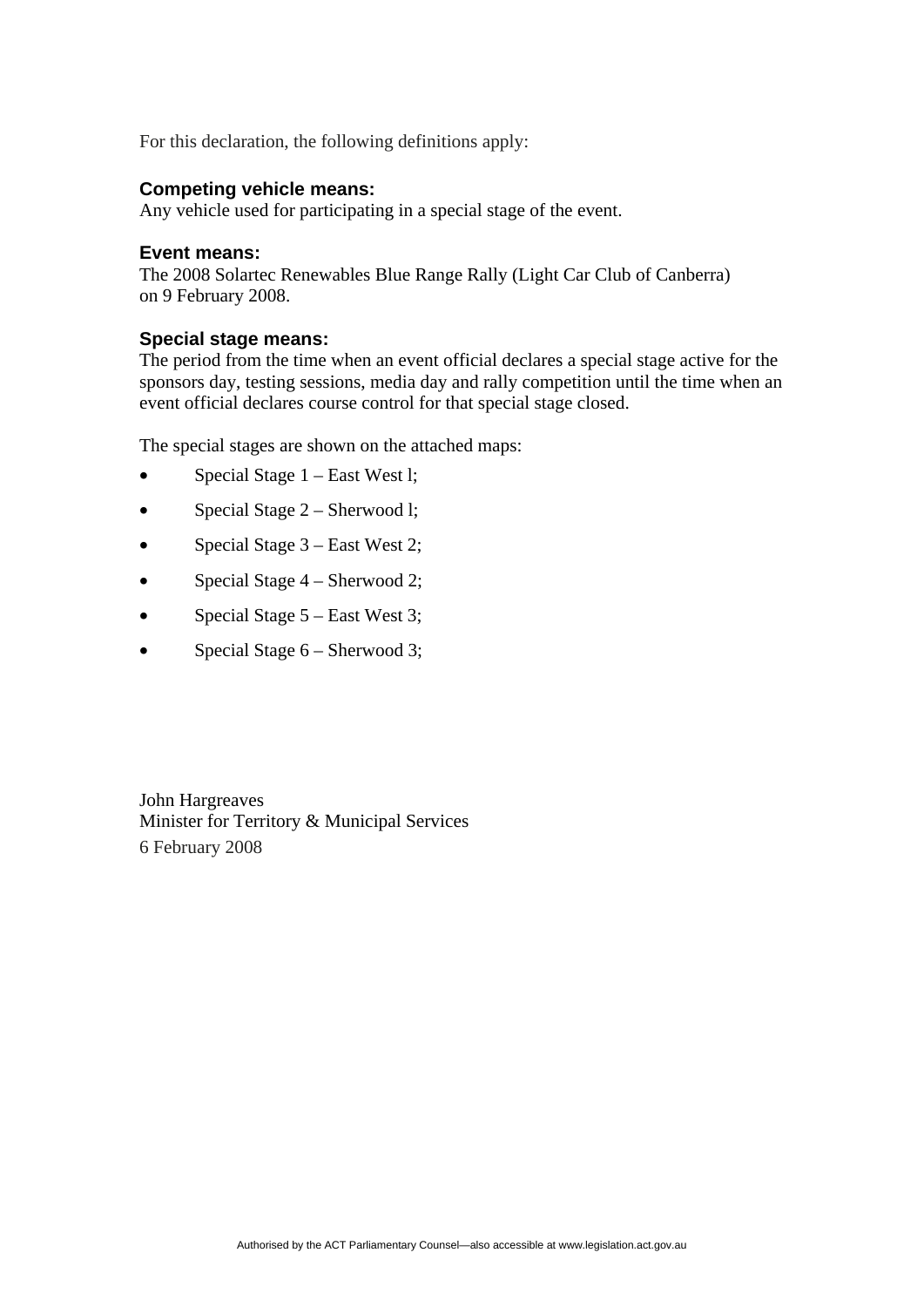# **Light Car Club of Canberra**



# **Solartec Renewables Blue Range Rally 2008 Attachment C Event Itinerary**

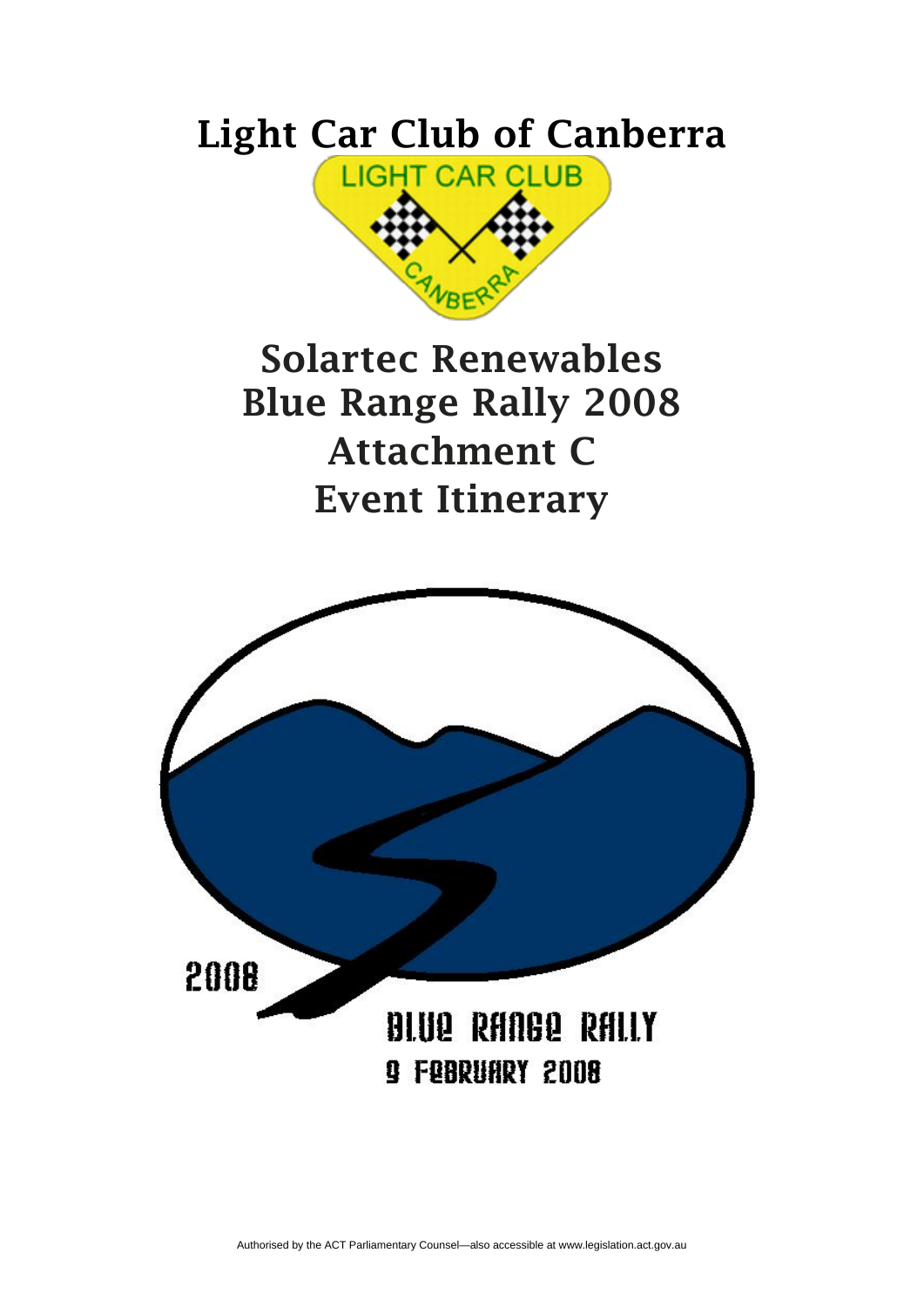### **EVENT ITINERARY**

### **Monday 14th January 2008**

9:00 Entries Open

### **Wednesday 6th February 2008**

- 21:00 Entries Close
- 22:00 Provisional Entry List posted.

### **Friday 8th February 2008**

17:00 Scrutineering and Documentation Open at Solartint Woden, 16 Dundas Court,

Phillip, ACT

21:00 Scrutineering and Documentation Close

### **Saturday 9th February 2008**

7:30 Scrutineering and Documentation Verification open for interstate competitors at Service Park, Blue Range Road.

- 9:00 Rally Headquarters opens.
- 9:00 Scrutineering closes.
- 9:30 Documentation Verification Closes.

9:35 Seeded List Published on Official Notice Board at Rally HQ, Service Park,

Blue Range Road.

- 9:40 Competitors briefing, Service Park, Blue Range Road.
- 10:00 All Cars Recce Starts.
- 12:00 Recce Finished.
- 12:25 Car 1 Starts.
- 18:15 Car 1 Finishes.
- 19:45 Car 45 Finishes.
- 20:30 Results and Awards given out.
- 21:00 Rally Headquarters closes.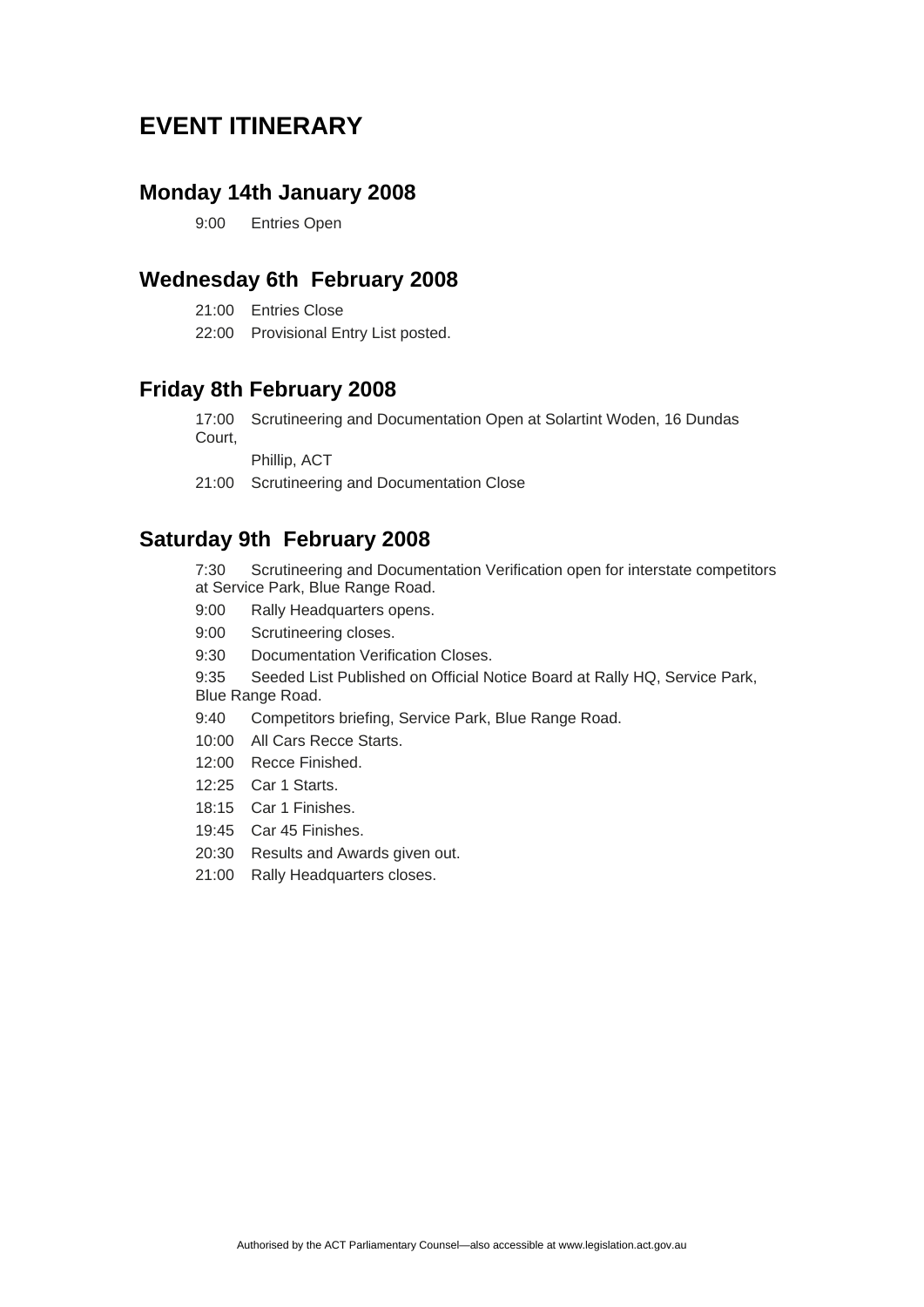## Solartec Renewables Blue Range Rally, Uriarra ACT

### 2 Minute Gaps for the entire event

| <b>Stage Name</b>      | Competitive     | Liaison         | <b>Total</b>    | <b>Service Time</b> | <b>Time Allowed</b> | 00 Start | 0 Start | Car 1         | Car <sub>45</sub> | <b>Sweep</b>  | Average      |
|------------------------|-----------------|-----------------|-----------------|---------------------|---------------------|----------|---------|---------------|-------------------|---------------|--------------|
|                        | <b>Distance</b> | <b>Distance</b> | <b>Distance</b> |                     |                     |          |         | <b>Starts</b> | <b>Starts</b>     | <b>Starts</b> | <b>Speed</b> |
|                        |                 |                 |                 |                     |                     |          |         |               |                   |               |              |
| Recce                  | 0.00            | 0.00            | 0.00            | $\overline{0}$      | 30                  | 9:40     | 9:50    | 10:00         | 10:00             | 11:30         |              |
| <b>SS1 East West 1</b> | 10.73           | 0.24            | 10.97           | $\overline{0}$      | 20                  | 12:05    | 12:15   | 12:25         | 13:53             | 13:55         |              |
| SS2 Sherwood 1         | 10.74           | 0.1             | 10.84           | 120                 | 20                  | 12:25    | 12:35   | 12:45         | 14:13             | 14:15         |              |
|                        |                 |                 |                 |                     |                     |          |         |               |                   |               |              |
| <b>SS3 East West 2</b> | 10.73           | 0.24            | 10.97           | $\overline{0}$      | 20                  | 14:45    | 14:55   | 15:05         | 16:33             | 16:35         |              |
| <b>SS4 Sherwood 2</b>  | 10.74           | 0.1             | 10.84           | 120                 | 20                  | 15:05    | 15:15   | 15:25         | 16:53             | 16:55         |              |
|                        |                 |                 |                 |                     |                     |          |         |               |                   |               |              |
| <b>SS5 East West 3</b> | 10.73           | 0.24            | 10.97           | $\overline{0}$      | 20                  | 17:25    | 17:35   | 17:45         | 19:13             | 19:15         |              |
| SS6 Sherwood 3         | 10.74           | 0.01            | 10.75           | $\overline{0}$      | 20                  | 17:45    | 17:55   | 18:05         | 19:33             | 19:35         |              |
| <b>FINISH</b>          |                 |                 |                 |                     |                     |          |         |               |                   |               |              |
| <b>TOTALS</b>          | 64.41           | 0.93            | 65.34           |                     |                     |          |         |               |                   |               |              |

| Clerk of Course:  | Assistant Clerk of Course: |
|-------------------|----------------------------|
| Paul Tams         | <b>Mark Sessions</b>       |
| Mob: 0417 064 360 | Mob: 0402 448 567          |
|                   |                            |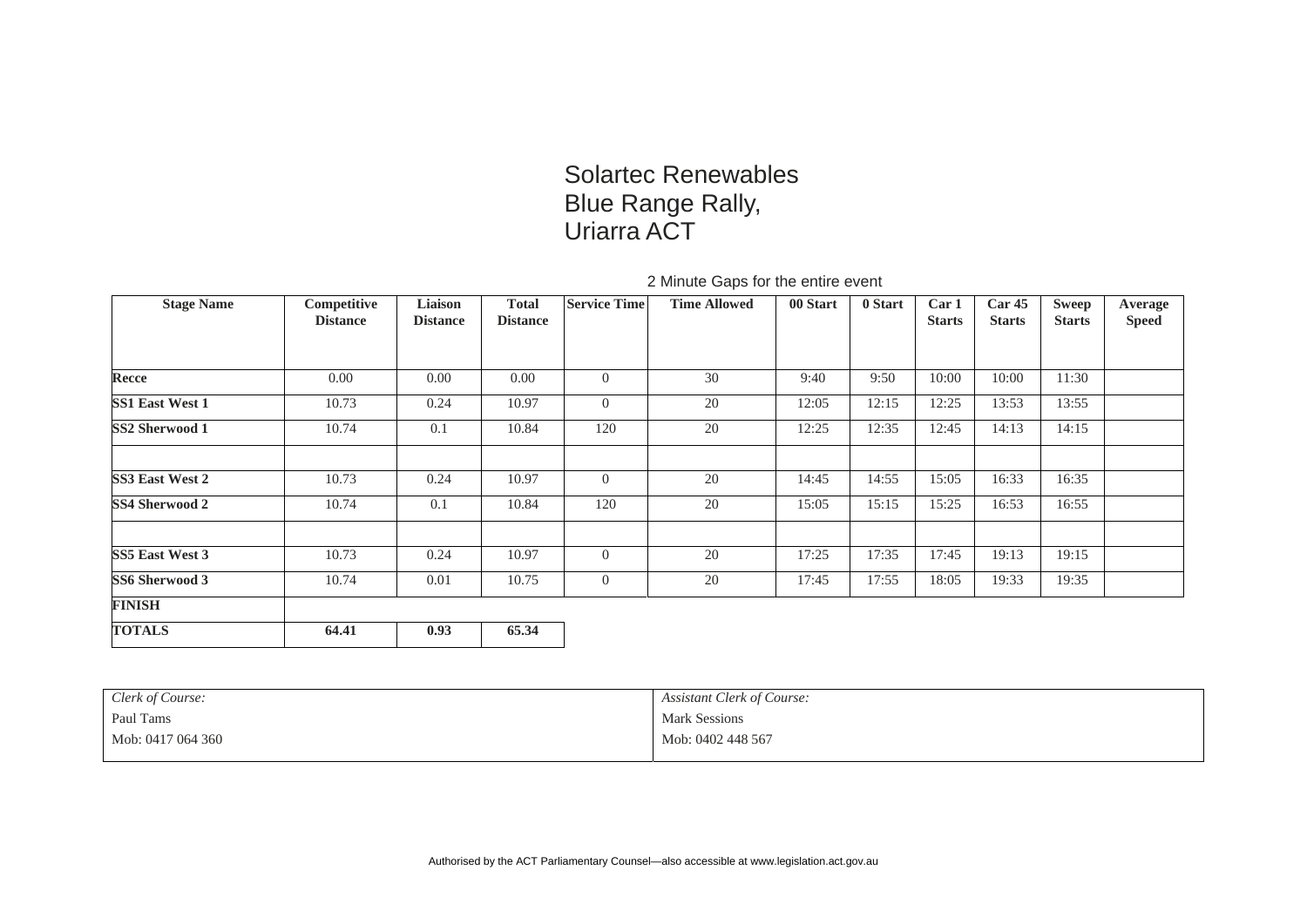

**Figure 1. Stages 1, 3 and 5. Approximately 10.74km competitive distance**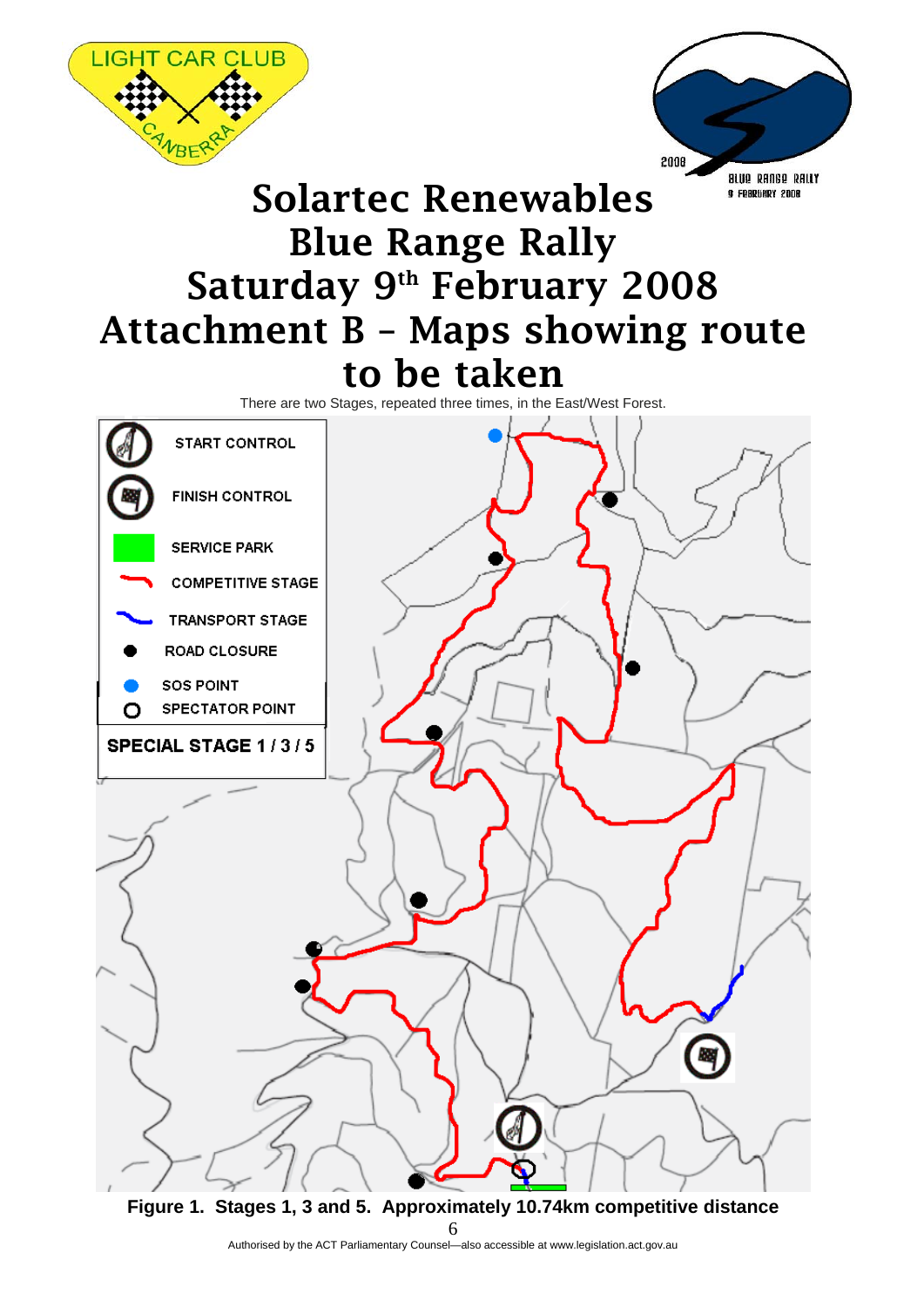

**Figure 2. Stages 2, 4 and 6. Approximately 10.73kms competitive distance**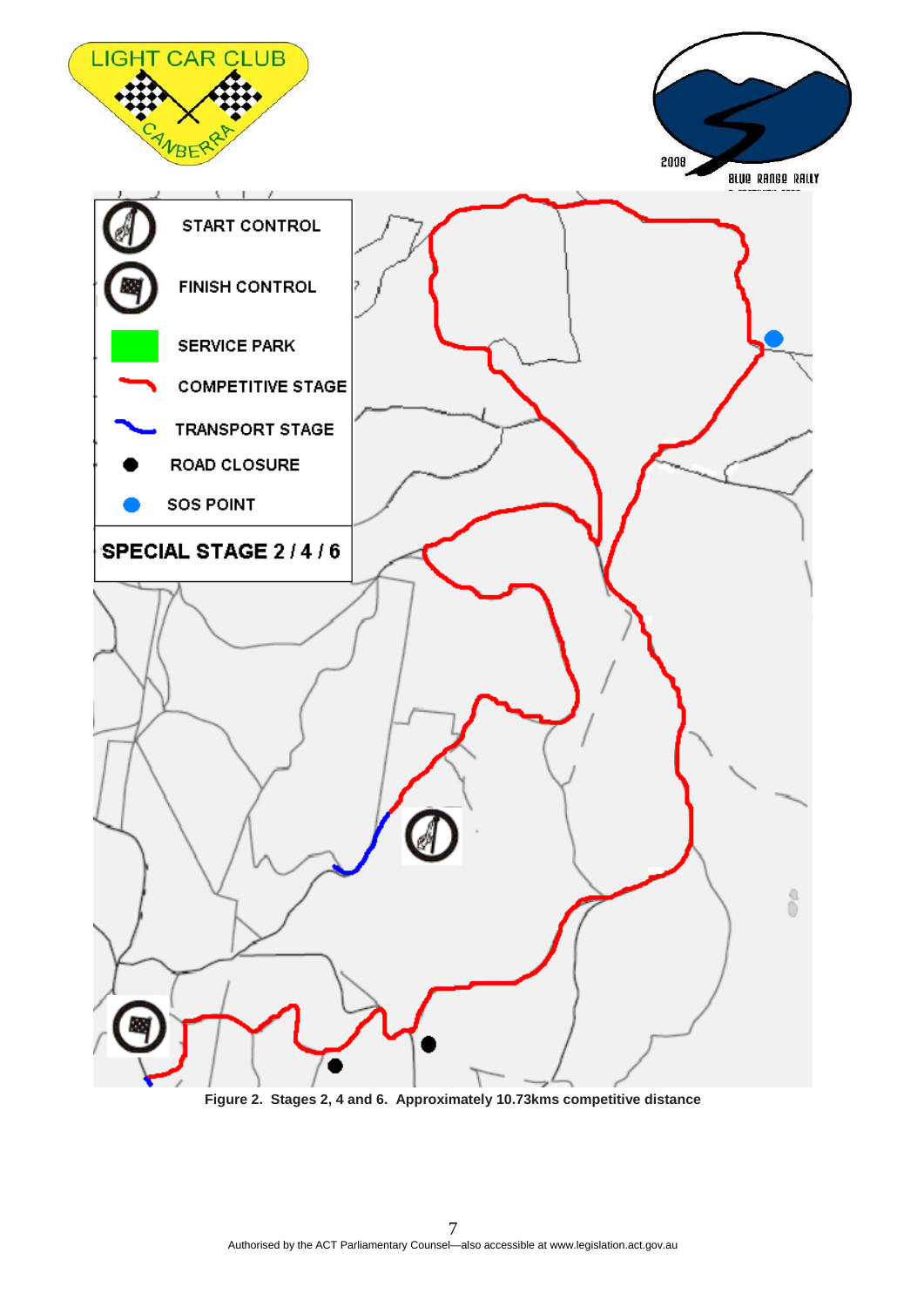

**Figure 3. Overall stage map including Service Park, Spectator Points, and Competitive Stages and Transports.**